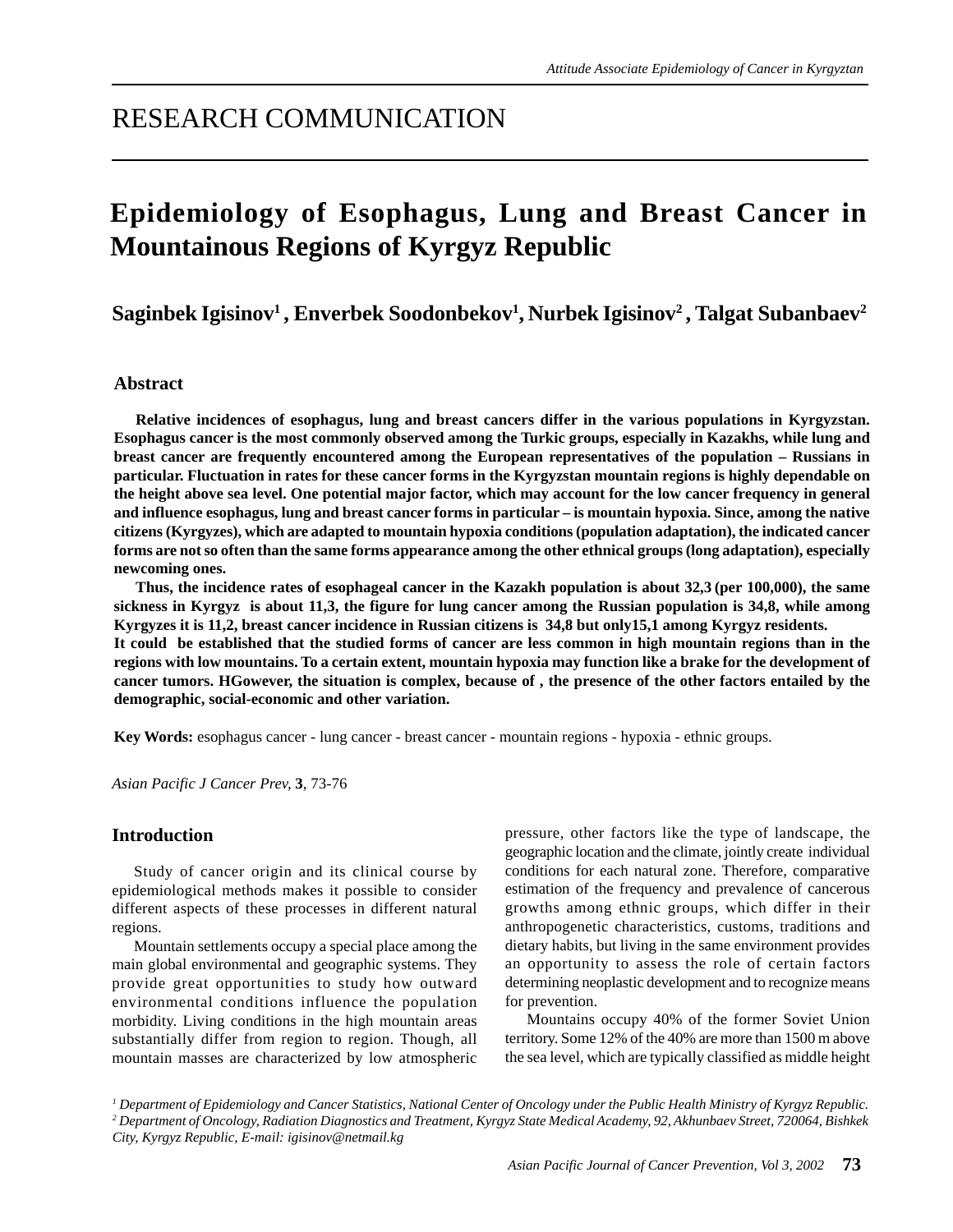#### *Saginbek Igisinov et al*

as high mountains. More that 20% of the population reside in such conditions. Kyrgyzstan is a region with 75% of its territory covered by mountains with the various climatic and geographical peculiarities in separate individual zones. From this viewpoint, Kyrgyzstan can undoubtedly be taken as a geographical model for investigation of the mountain environment influence on different cancer types.

Mountain hypoxia is a factor which would be expected to influence the frequency of cancers, taking account the physiological background. It substantially affects the adaptive organism's abilities and stimulates the cancer tumor formation process. Hypoxia intensity degree is in strong correlation with the landscape type, geographic location, climatic factors, etc. in different Republic regions. However, the presence of hypoxia does not eliminate the influence of other exogenous and endogenous factors on the frequency of cancer. Currently recognition of the cause-effect relations between different environmental factors (contamination with predecessors of nitro compounds, microelements contained in soils and water sources), which have an effect in hypoxic conditions, and frequency of cancer outbreak in different Republic regions is of the great theoretical and practical interest.

Studying the cancer problem, its impossible to bypass the question of how customs and habits influence prevalence in different ethic groups, taking into account the special features of reproductive systems of women, who live in high mountain conditions. Data have allowed the influence on cancer to be estimated to some extent and provide evidence for the hypoxia hypothesis (Igisinov, 1992; Soodonbekov, 1999; Igisinov, 1999).

The main purpose of this work is to provide pointers to how some exogenic and endogenic factors might affect cancer frequency and the presence of definite cancer forms among the population, living in different mountain regions of Kyrgyzstan, and to estimate the possible hypoxia role in combination with the ethnic distinguishing features, customs, traditions, dietary habits and reproductive change among women population.

For the realization of the purpose we have the following two tasks: to study the morbidity level, especially the prevalence of definite cancer forms depending on the age, and determine the sexual and ethnic structure of population, living in separate geographic Republic regions.

## **Materials and Methods**

We preformed the full analysis of natural, demographic, ethic and climatic-geographical conditions of Kyrgyzstan. The total material collection of the primary cancer cases, which were registered over a long period, was the basic information source to study the epidemiology of major cancers. So, we have the following data at our disposal: 5474 patients were affected by esophagus cancer during the 25 years period (1959-1983), 3270 cases of lung cancer were registered in 1986-1990 period and 1622 women were affected by breast cancer within the 1989-1994 period in the Kyrgyzstan

separate mountain regions. Main incidence rates of the indicated cancer forms were calculated by means of the generally accepted methods of sanitary statistics.

#### **Results and Discussion**

On the basis of conducted research it was determined that lung cancer occupies the third place (12.6%) in the list of different cancerous growths after skin and ventricle cancer, esophagus cancer, the sixth (6.3 %), and breast cancer ,the second (14.7 %), in the female population (Figure 1).

There were also revealed uneven specific weight ranking of these tumors (Figure 2), with a high share of esophagus cancer s in Osh region, lung cancers in Talas and Naryn, and breast lesions in Bishkek and Chuy regions. Patients affected by the investigated forms of cancer (Figure 3) are not of the same average age. Breast cancer appears in rather younger age. Breast and lung cancers are most frequently encountered among the 60-69 population age groups, and esophagus cancer develops at the age of 70 and older (Figure 4).

Crude incidence rate characteristics of the analyzed cancer forms (Figure 5) vary in their values in Kyrgyzstan, and standardized incidence rates of esophagus, lung and breast cancer increase with the decrease in the settlement location height above sea level (Figure 6). Standardized incidence rates of the esophagus cancer are high among the rural population of the Republic, while lung and breast cancers are more widespread among the City's residents (Figure 7).

Sickness rate of rural population in districts, which are located at the height of 1000 meters above the sea level increases the same rate of the population, living in the 2500 meters above the sea level regions. (Figure 8).

We also studied ethnic distinctions. The standardized (World) incidence rates of esophagus cancer are rather high among the Kazakhs, while lung and breast cancers are predominantly found among the Russian population, and to lesser extents in natives of Kyrgyz nationality (Figure 9).



**Figure 1. Propertional Incidences of Esophagus, Lung and Breast Cancer in Kyrgyzstan. In this and in all following diagrams, the indices for breast cancer are calculated for the female population only.**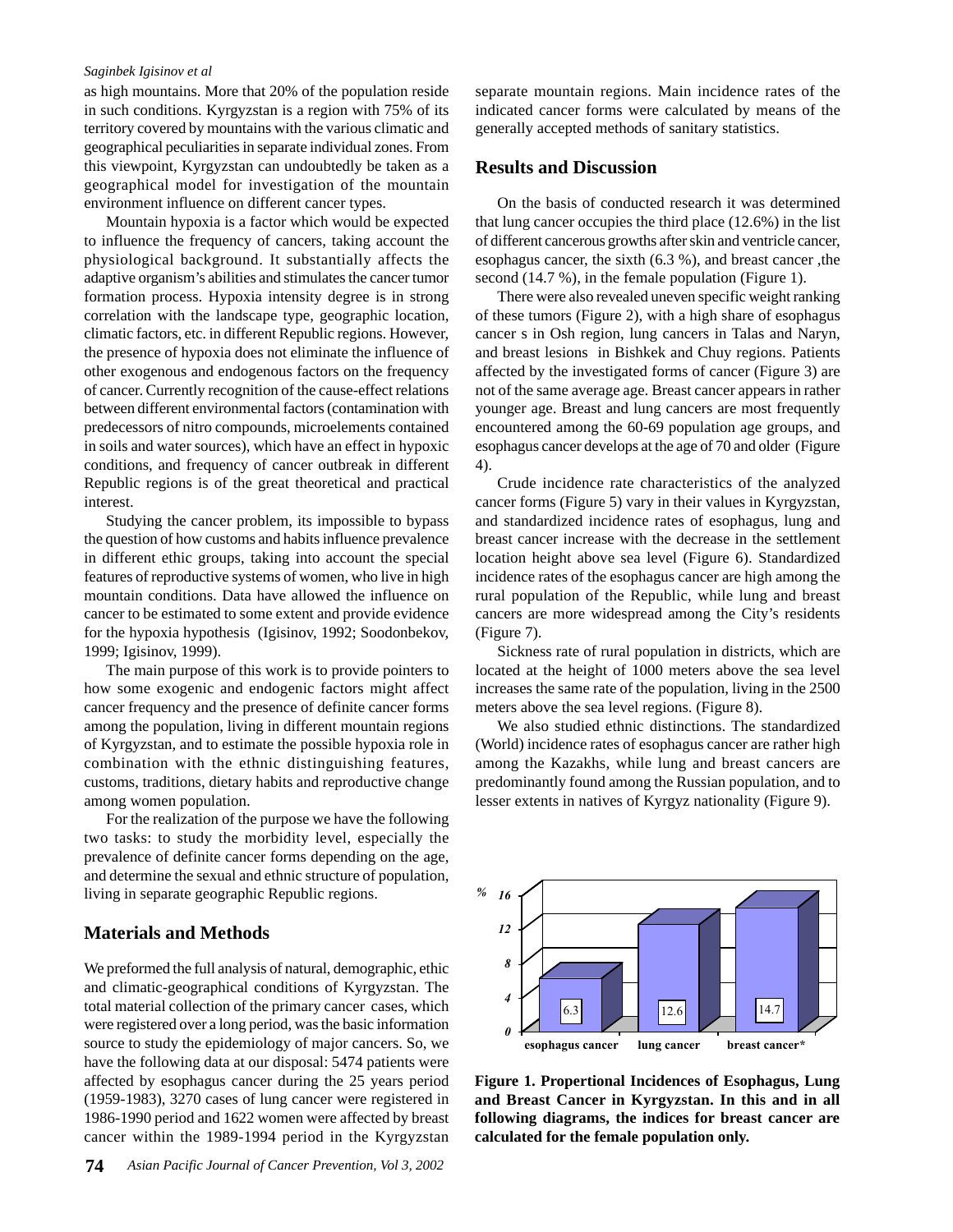

**Figure 2. Incidence Rates per 100,000 (for both sexes) of Esophagus, Lung and Breast Cancers in Separate Regions of Kyrgyzstan.**

**1 - Osh, 2 – Talas, 3 – Issyk-Kul, 4 – Chuy, 5 – Naryn, 6 – Bishkek**



**Figure 3. Average Age of the Patients Affected by Esophagus, Lung and Breast Cancer in Kyrgyzstan.**



**Figure 4. Age Incidence Rates per 100,000 of Esophagus, Lung and Breast Cancer in Kyrgyzstan.**



**Figure 5. Crude Incidence Rates per 100,000 Esophagus, Lung and Breast Cancer in Kyrgyzstan.**



**Figure 6. Standardized Incidence Rates per 100,000 of Esophagus, Lung and Breast Cancer Depending on Height above the Sea Level in Kyrgyzstan.**



**Figure 7. Standardized Incidence Rates per 100,000 of Esophagus, Lung and Breast Cancer Among the Urban and Rural Inhabitants of Kyrgyzstan.**



**Figure 8. Standardized Incidence Rates per 100,000 of Esophagus, Lung and Breast Cancer at the Various Heights above the Sea Level in Kyrgyzstan.**



**Figure 9. Standardized Incidence Rates per 100,000 of Esophagus, Lung and Breast Cancer among the Separate Ethnic Groups of KyrgyzstanPopulation.**

## **Conclusions**

Thus, there are distinctive features of esophagus, lung and breast cancer morbidity among the separate ethnic population groups, living in different climatic and natural Kyrgyzstan regions. These zones considerably differ from each other in terms of their climatic-geographical, socialeconomic, environmental and ethnographic conditions and, in addition, by demographic allocation of mentioned ethnical residents' groups in our Republic. At the same time, it's impossible to ignore the role of the biological adaptation to the high mountain's conditions among the separate population groups. Besides, taken the careful examination of the whole complex of factors, which can contribute to esophagus, lung and breast cancer , we selected those of them which most likely affect the frequency of the indicated cancer forms outbreaks among the high mountain regions' residents. Dietary habits, local traditions, religious rituals and, consumption of alcohol and cigarettes are general factors. The leading role in esophagus cancer may be played by some nitro compounds predecessors – microelements, which are contained in soils and water sources.